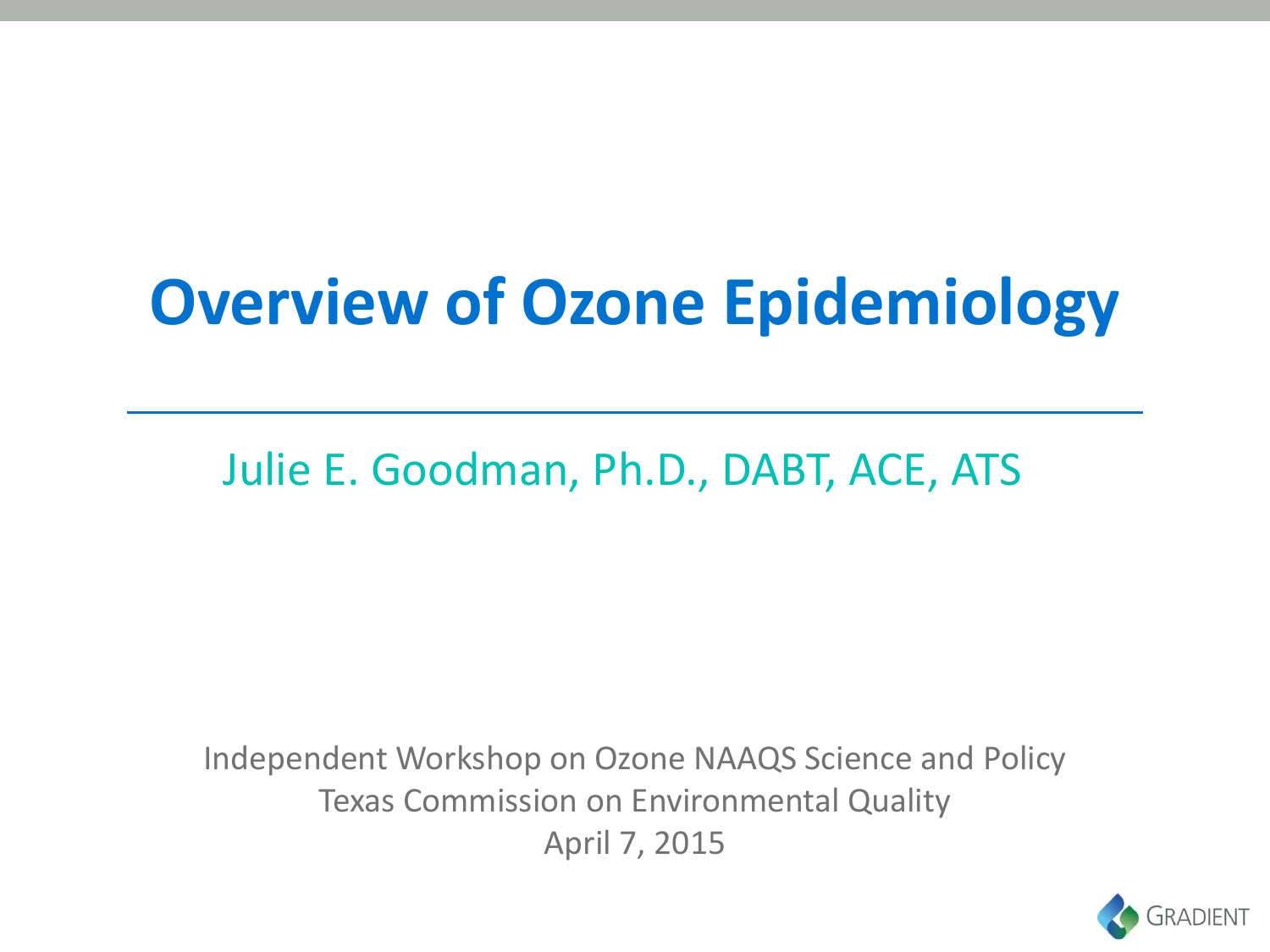## **EPA's Causal Determinations**

|                                                 | <b>Short-term Exposure</b> |                        | <b>Long-term Exposure</b> |                        |
|-------------------------------------------------|----------------------------|------------------------|---------------------------|------------------------|
| <b>Health Outcome</b>                           | 2008<br><b>Review</b>      | 2015<br><b>Review</b>  | 2008<br><b>Review</b>     | 2015<br><b>Review</b>  |
| Respiratory effects<br>(including mortality)    | Causal                     | Causal                 | Suggestive                | Likely to be<br>causal |
| All-cause mortality                             | <b>Suggestive</b>          | Likely to be<br>causal | Little<br>evidence        | <b>Suggestive</b>      |
| Cardiovascular effects<br>(including mortality) | <b>Suggestive</b>          | Likely to be<br>causal | <b>No</b><br>conclusion   | <b>Suggestive</b>      |

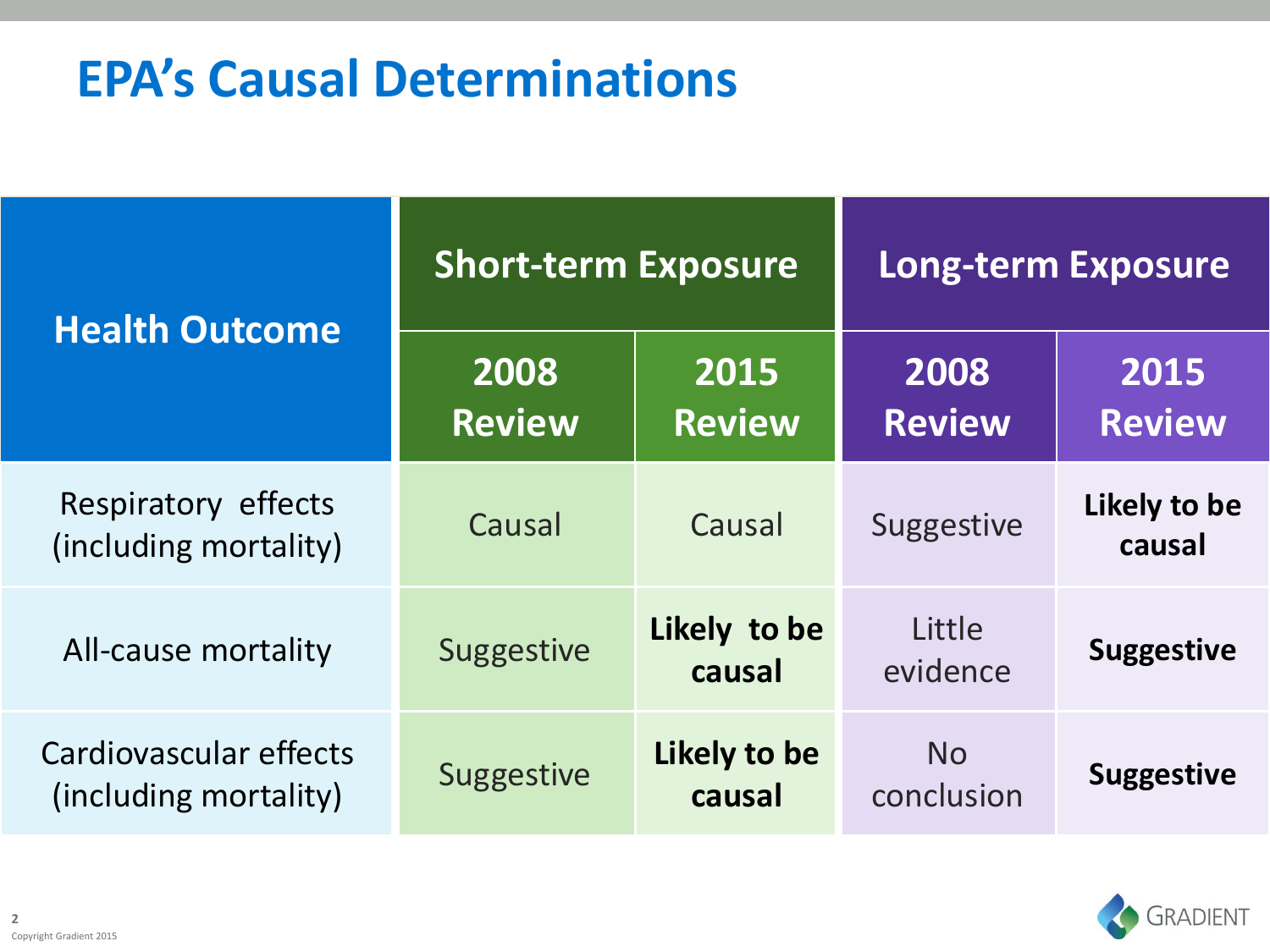## **Administrator's Proposed Conclusions – Epidemiology Studies**

| <b>Exposure</b>      | <b>Administrator's</b><br><b>Conclusion</b>                                                                                    | <b>Elsewhere in Proposed Rule</b>                                                                                                                                                                                                            | <b>Uncertainties</b>                                                                                                                |  |
|----------------------|--------------------------------------------------------------------------------------------------------------------------------|----------------------------------------------------------------------------------------------------------------------------------------------------------------------------------------------------------------------------------------------|-------------------------------------------------------------------------------------------------------------------------------------|--|
| Short<br><b>Term</b> | Small, reversible<br>changes in lung<br>function and<br>inflammation,<br>respiratory ED<br>visits, HA, all-<br>cause mortality | • Administrator "places relatively<br>less weight on epidemiology-<br>based risk estimates"<br>• Heterogeneity across locations<br>• Exposure measurement error<br>• Shape of C-R functions in lower<br>portions of ambient<br>distributions | Exp measurement<br>error, modeling<br>specifications, and<br>confounders (e.g.,<br>co-pollutants,<br>temperature, flu<br>epidemics) |  |
| Long<br>Term         | Respiratory<br>morbidity and<br>mortality "likely"<br>to be causal                                                             | • Only one "well-designed" long-<br>term mortality study (Jerrett et<br>al., 2009)<br>• Uncertainty about threshold                                                                                                                          | Exp measurement<br>error and<br>confounders (e.g.,<br>smoking, SES)                                                                 |  |

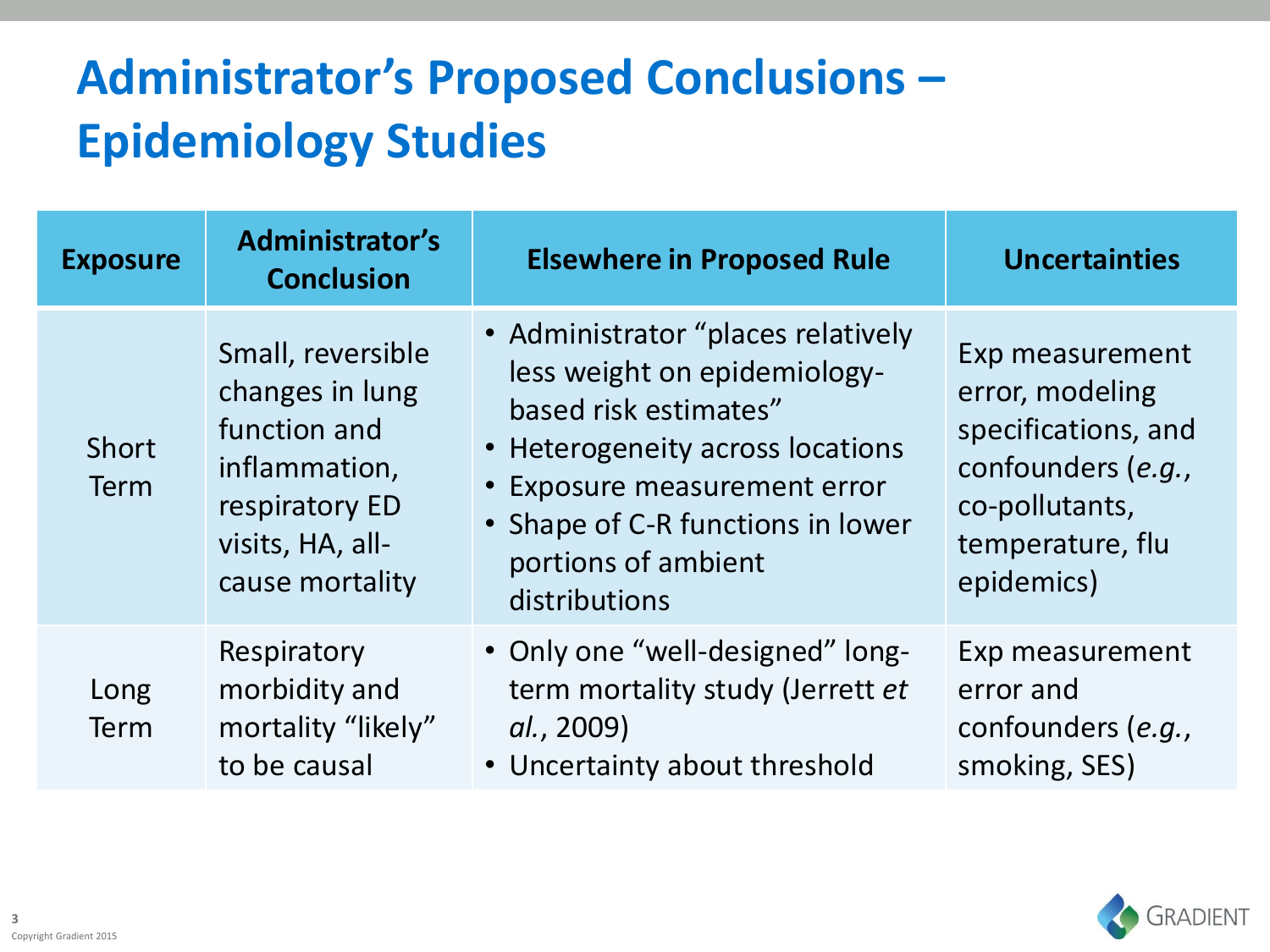## **Ozone Epidemiology Study Designs**

- Short-term exposure (hours, days, or weeks)
	- Time-series studies
	- Case-crossover studies
	- Panel studies
- Long-term exposure (months, years)
	- Longitudinal cohort studies
- One time point
	- Cross-sectional studies



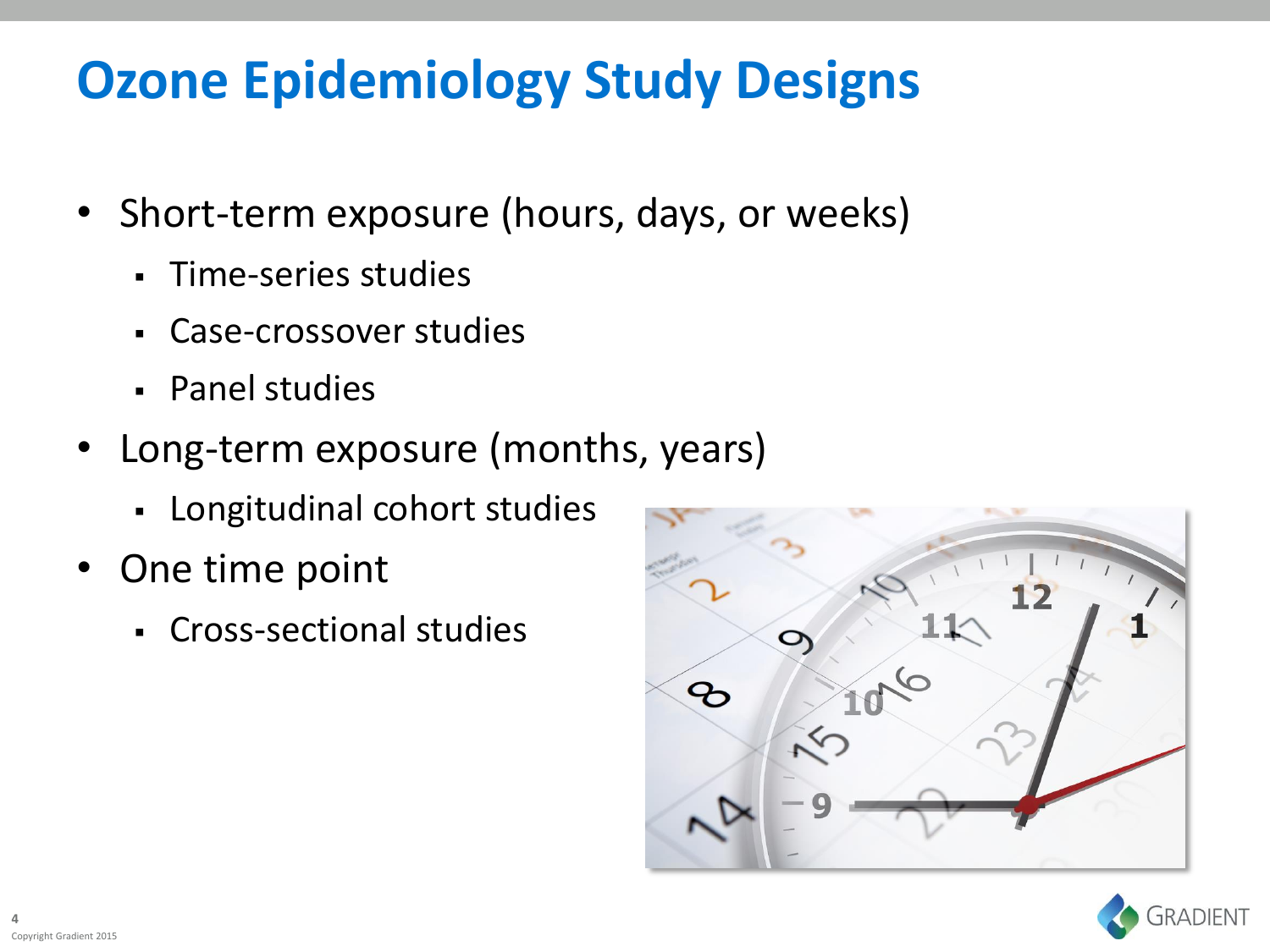#### **Time-series Studies**

- Aggregate estimates of exposure and health
	- Central site monitors and existing databases
- **Population-average** rates of acute health events
	- Hospital admissions (HA), emergency department (ED) visits, death rates





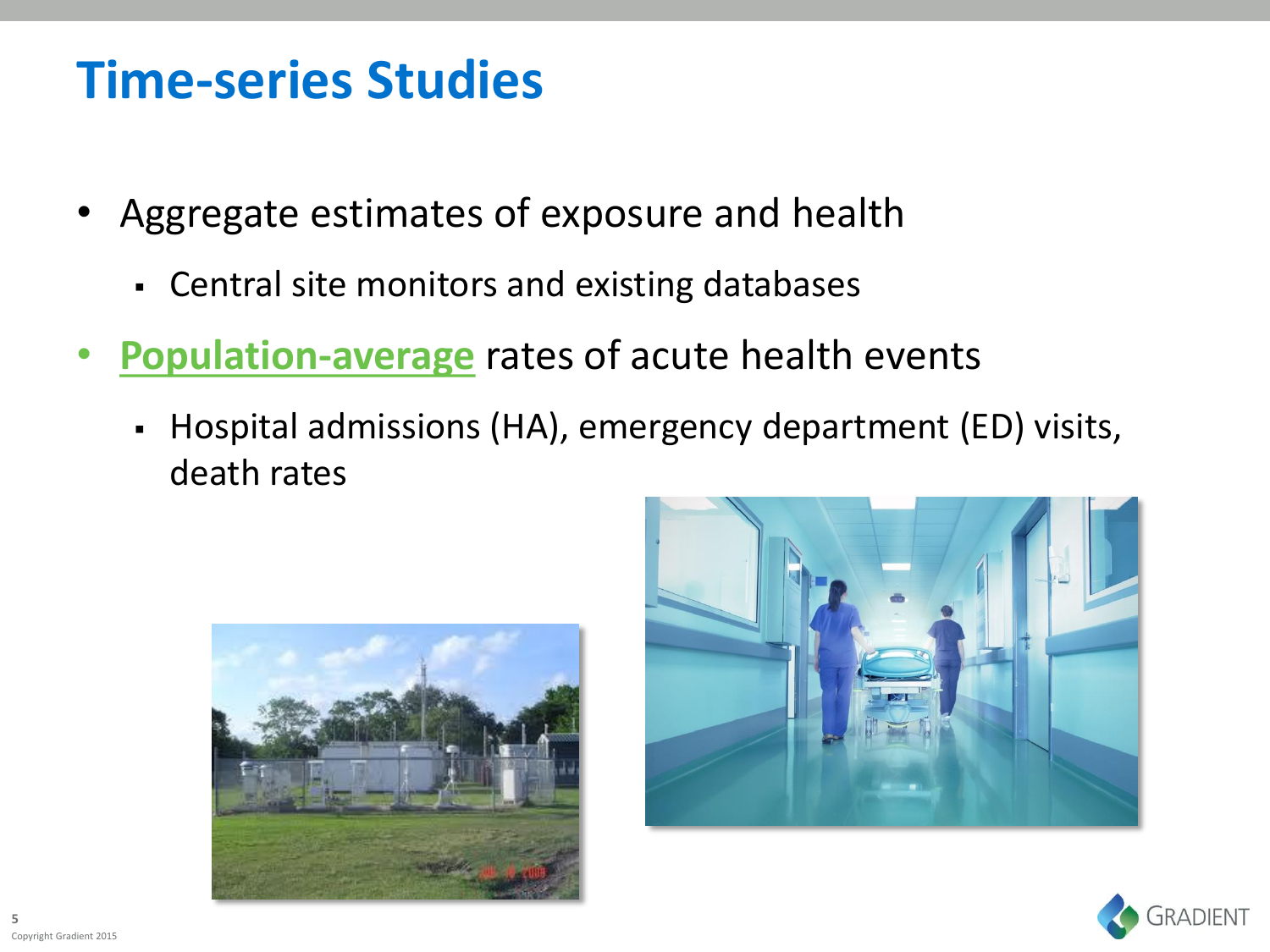#### **Case-crossover Studies**

- **Individual-level** exposure estimates
	- Central site monitors often used
	- Case period *vs.* control period
- **Individual-level** acute health events
	- Administrative data often used: hospital admissions (HA), emergency department (ED) visits





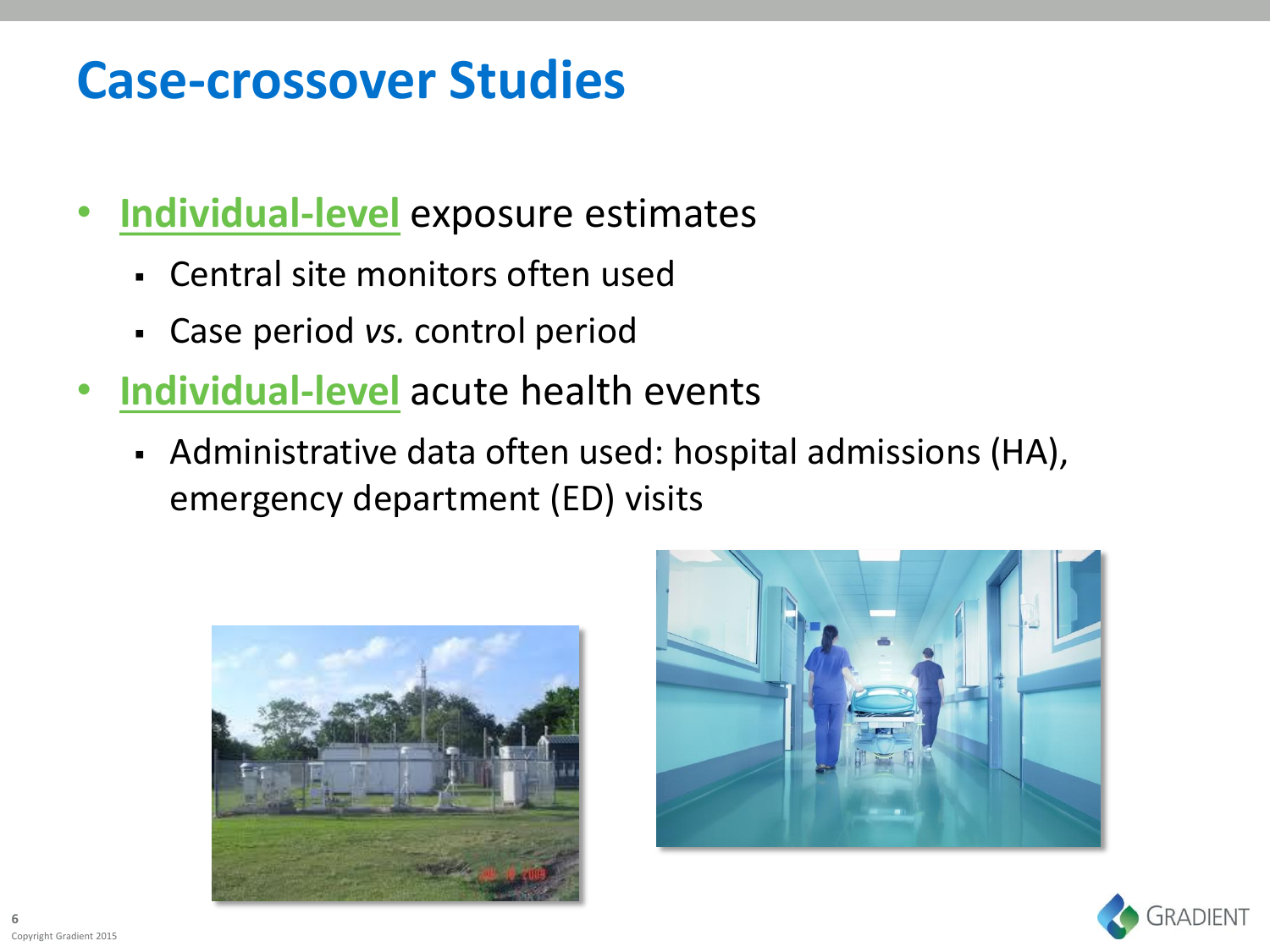#### **Panel Studies**

- Repeatedly assess health status of **individual subjects**
- Time-varying ozone exposure
	- Central-site monitoring or personal exposure
- Commonly used to investigate lung function and asthma symptoms



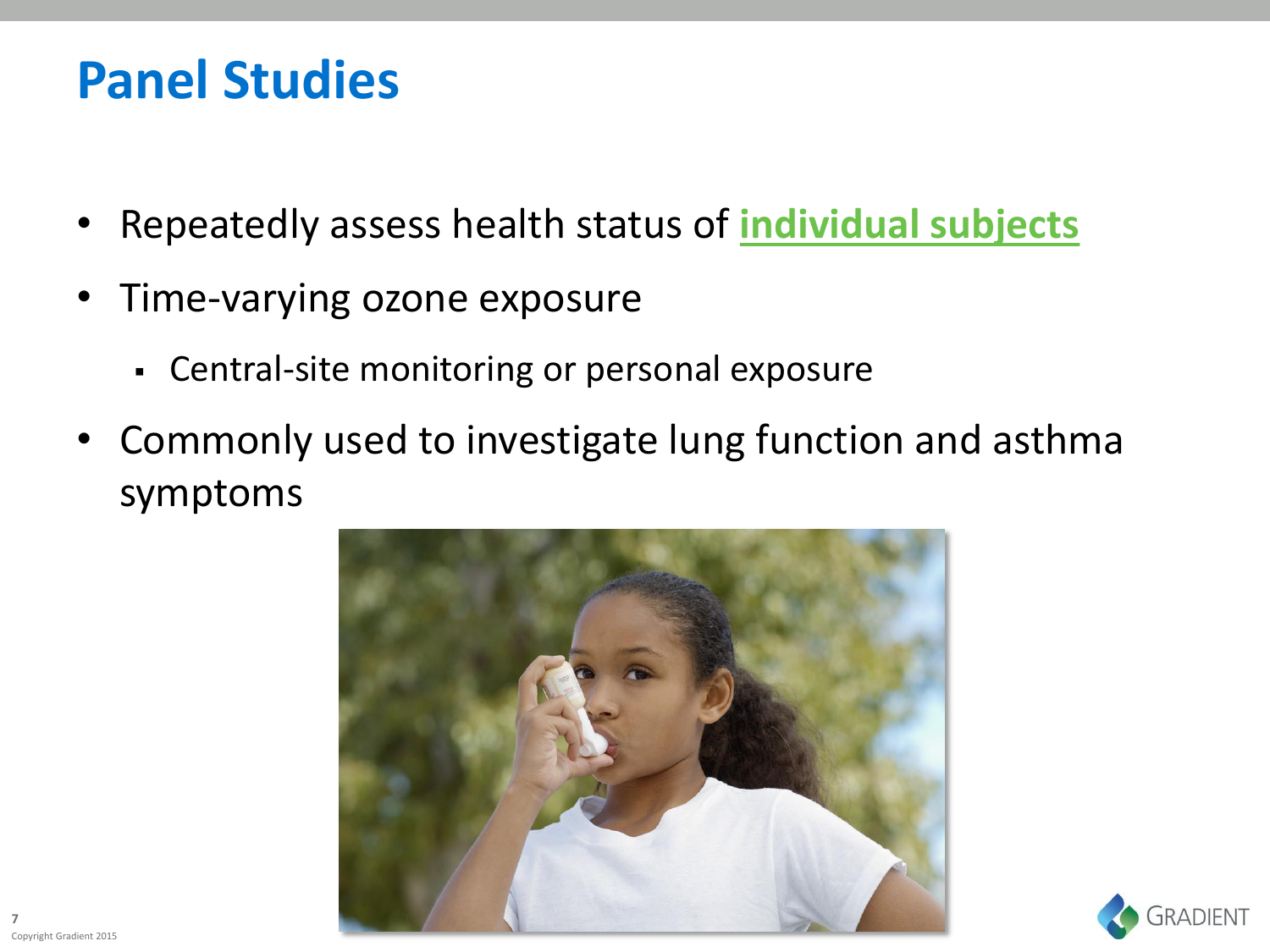## **Longitudinal Cohort Studies**



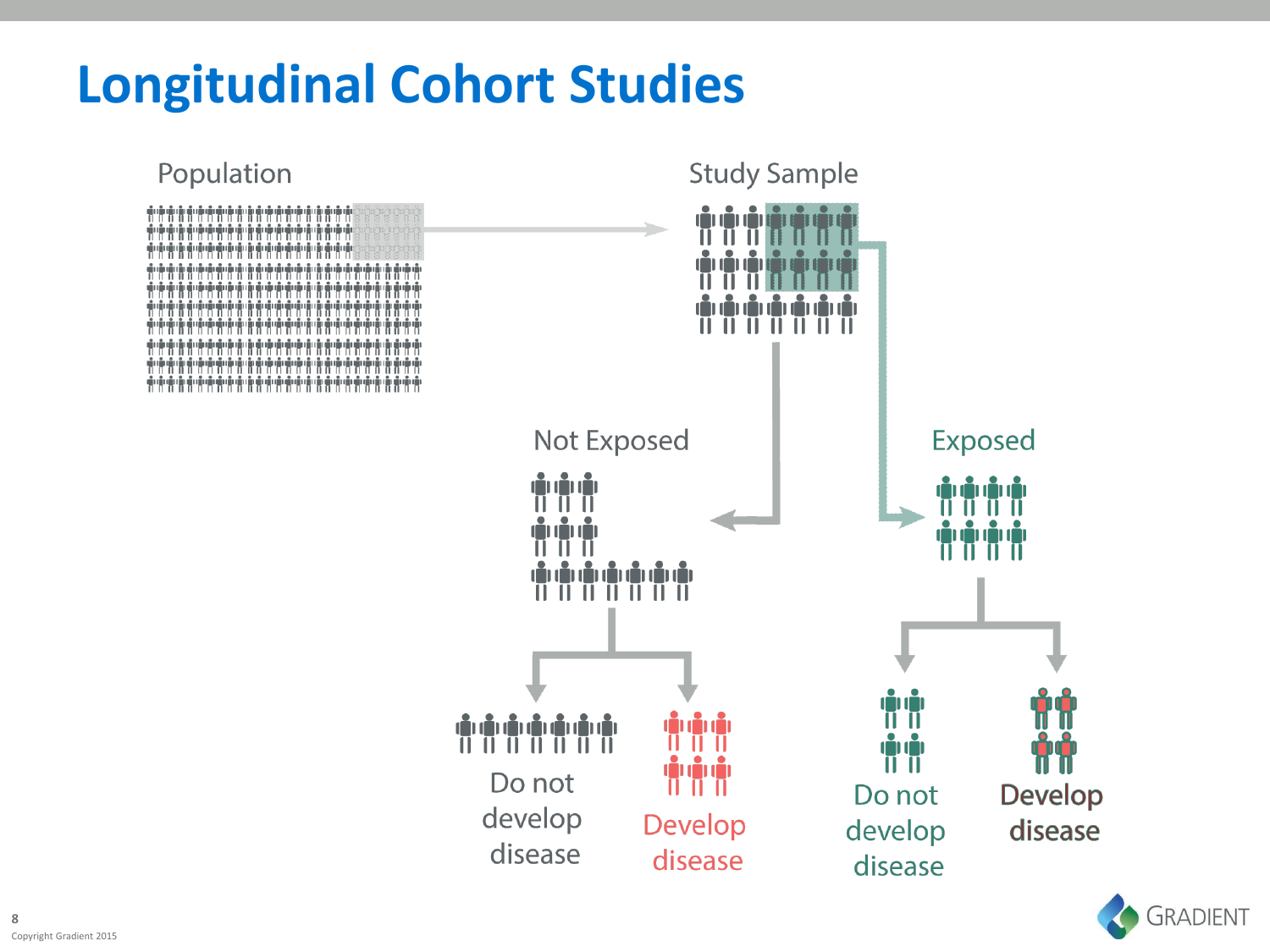## **Cross-sectional Studies**

- Exposure status and disease status are measured at one point in time or over a short period. No follow-up.
- Comparison of disease prevalence among exposed and non-exposed (*e.g.*, asthma prevalence)



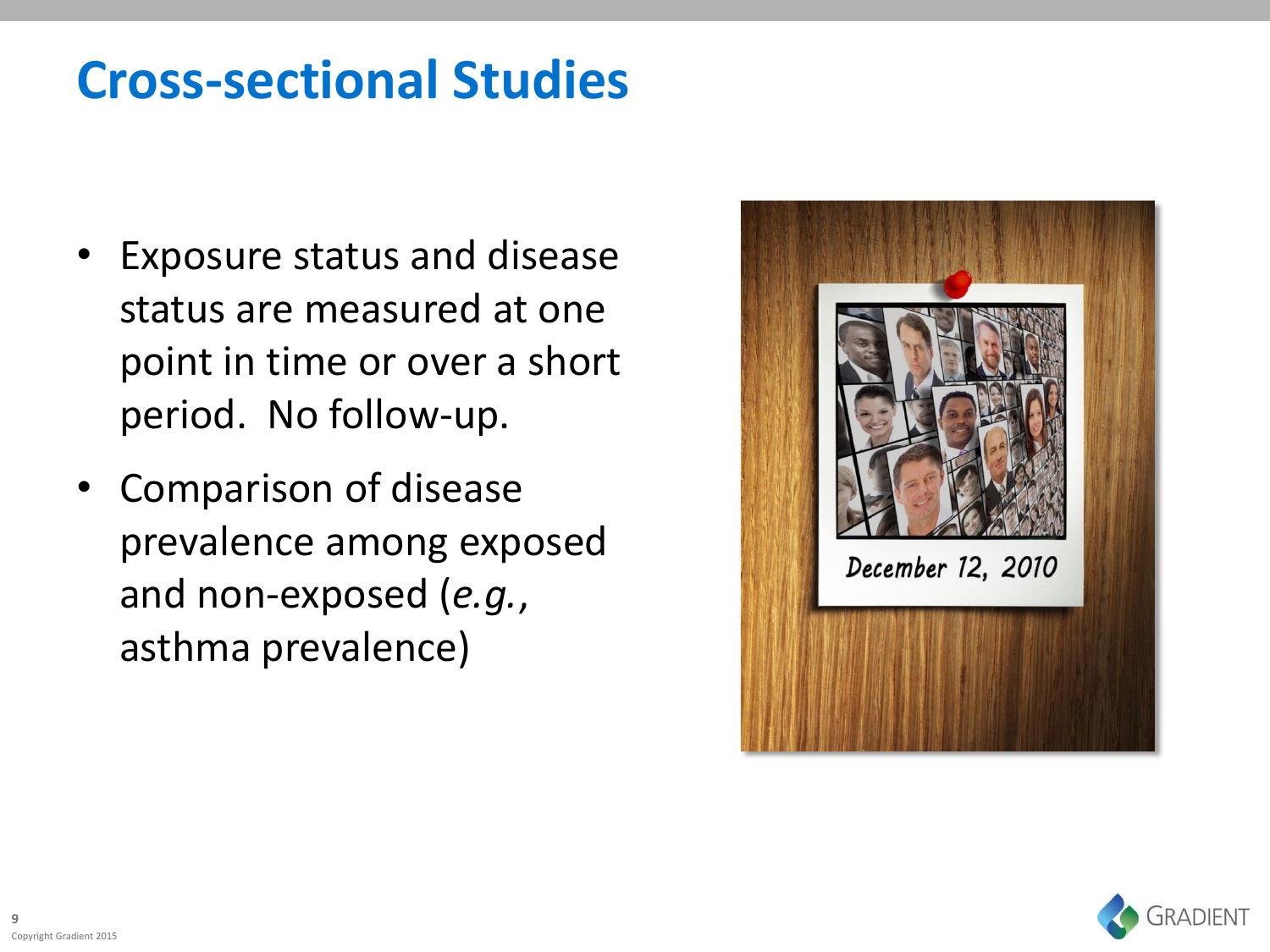# **Strengths of Ozone Epidemiology Studies**

- Can assess health status in a large population over many years
- Can capture temporal ozone concentration variability
- Can make individual-level causal inference
- Can control for temporal trends
- Can deal with time-invariant subject characteristics



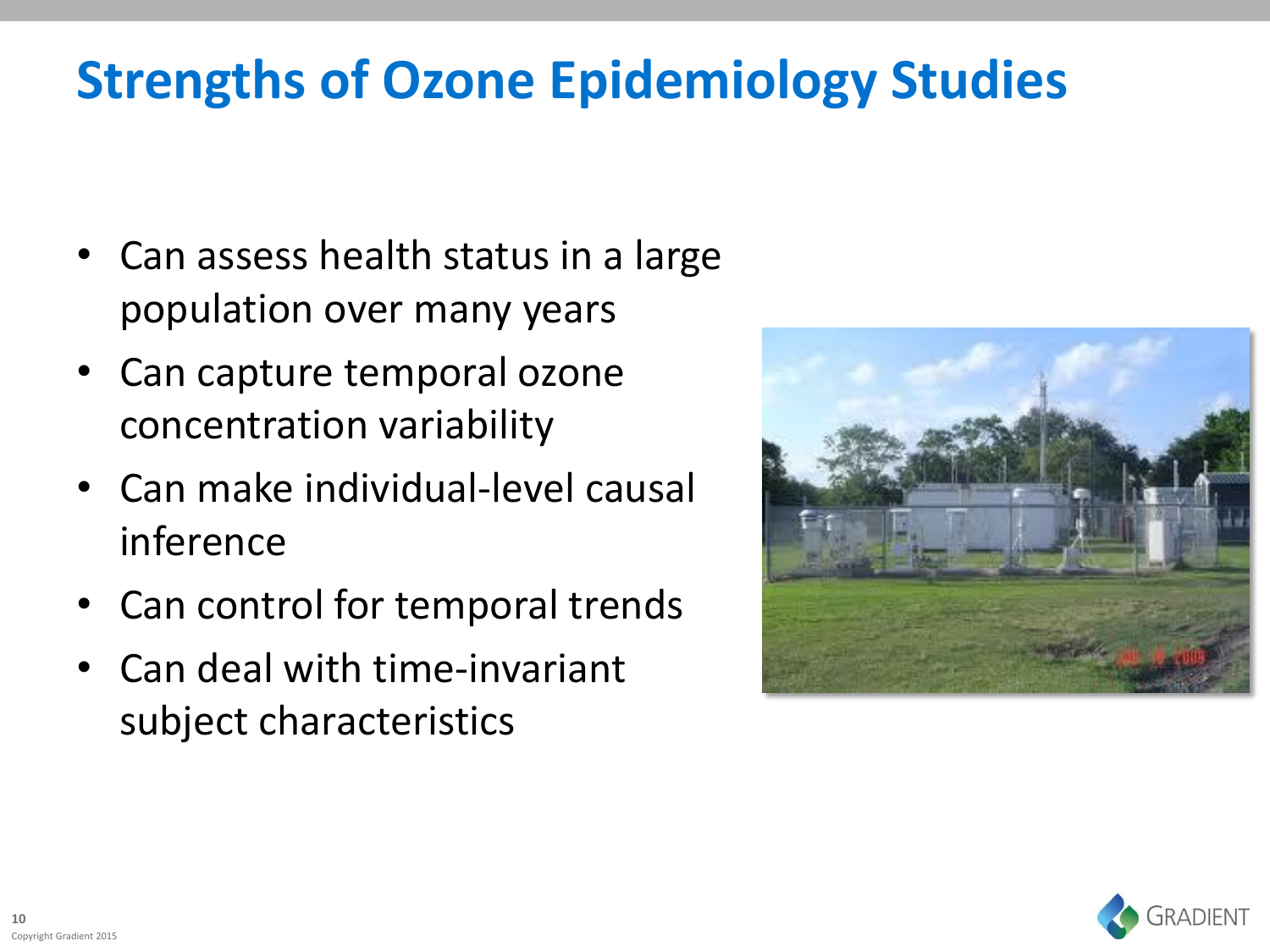# **Limitations in Ozone Epidemiology Studies**

- Ecological fallacy
- **Confounding**
- Prevalence measures (vs. incidence)
- Low compliance (panel studies)
- Exposure measurement error
- Disease measurement error
- Model misspecification
- Model selection bias
- Publication bias